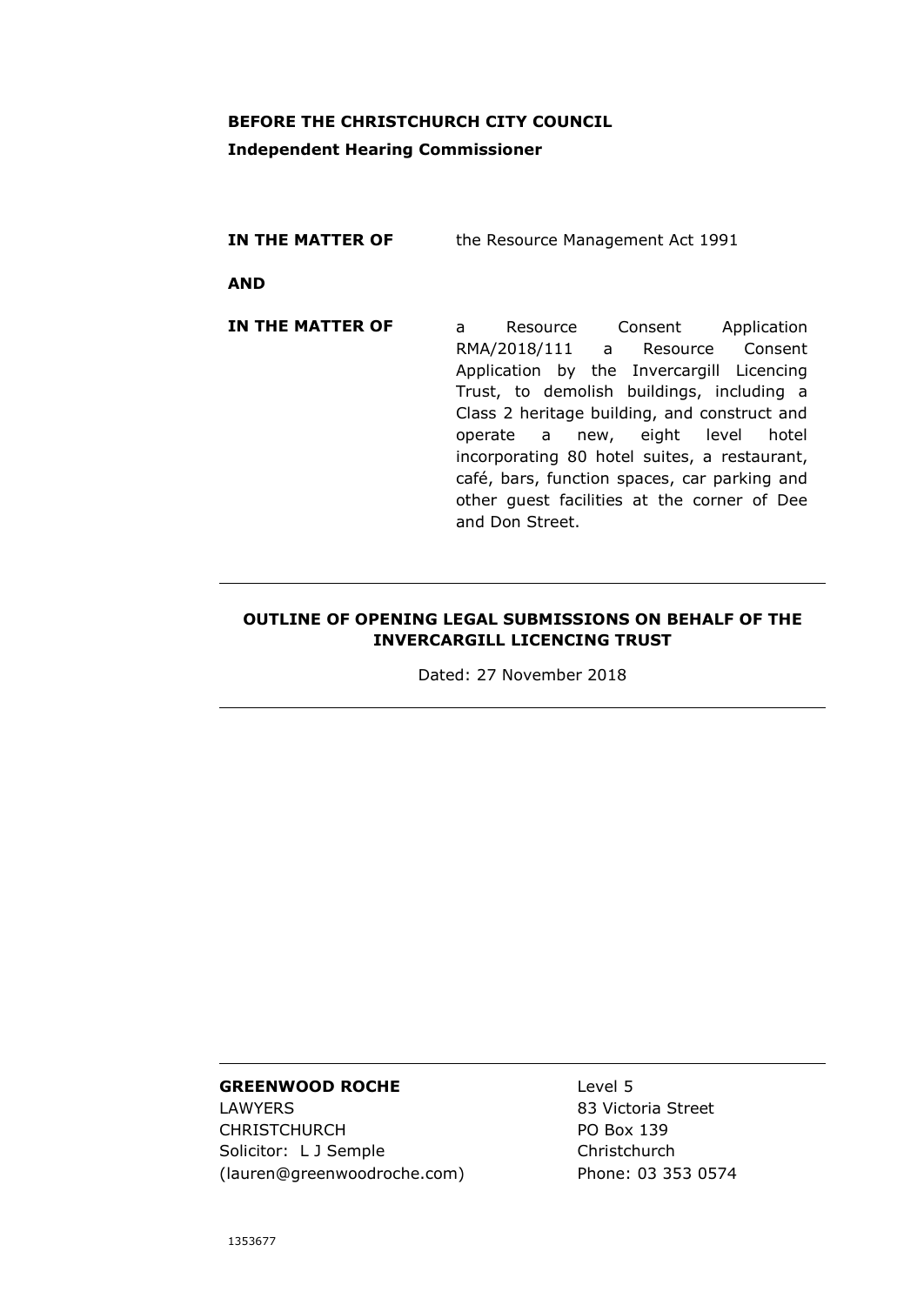- 1 These legal submissions are given on behalf of the Invercargill Licencing Trust (*the Applicant*). The Applicant is seeking resource consent from the Invercargill City Council (*The Council*) for the demolition of existing buildings including a Class II heritage building, together with the construction of a new hotel, restaurant, café, bars, function room and other guest facilities (*the Proposal*) on a property located on the corner of Don and Dee Streets in Invercargill (*the Property*).
- 2 It is the Applicant's position that this Proposal represents an exciting opportunity to enact the vision set out in the Southland Regional Development Strategy 2015 – 2025. Aimed at providing focus and confidence for the Invercargill inner city to thrive and to stem population growth in the region, the provision of a new hotel to service higher end tourism and national events is one of five transformational projects identified in that strategy. This proposal meets that brief.
- 3 In advancing this proposal, the Applicant accepts that there is a loss of heritage values, but as demonstrated by the evidence, considers that the replacement of the significant but dilapidated heritage building with an architecturally designed contemporary landmark hotel for Invercargill is both consistent with the relevant objectives and policies of the proposed Invercargill District Plan and is an appropriate development under the provisions of the Resource Management Act 1991.

# **Evidence to be presented**

- 4 To that end, the Applicant will call six witnesses:
	- (a) Mr **Chris Ramsey**, Chief Executive of Invercargill Licencing Trust.
	- (b) Dr **Hayden Cawte**, a heritage expert and managing director of New Zealand Heritage Properties Limited.
	- (c) Mr **Ian Anderson**, Principle Architect at Warren and Mahoney Architects New Zealand Limited.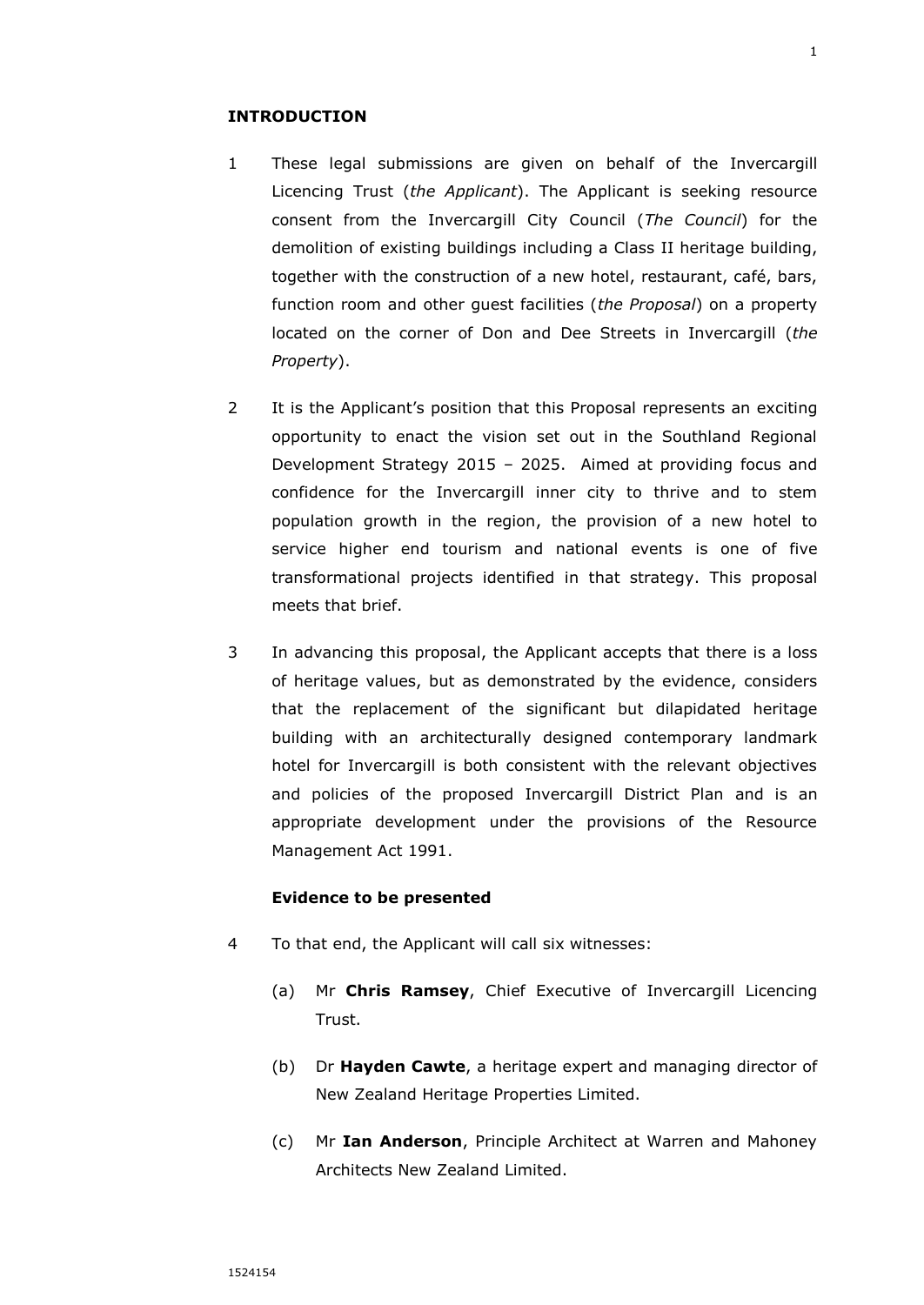- (d) Dr **Jeremy Trevathan**, an acoustic expert and Director of Acoustic Engineering Services Limited.
- (e) Mr **Andrew Leckie**, Project Transportation Engineer at Stantec New Zealand.
- (f) Mr **Maurice Dale**, Consultant Senior Planner and Associate Principle at Boffa Miskell Limited.

### **OVERVIEW OF PROPOSAL**

- 5 A comprehensive description of the Proposal is set out in the Assessment of Environmental Effects (*AEE*), the Council Officer's s42A Report (*Officer's Report*) and in the pre-circulated evidence of the applicant.
- 6 In summary, the proposal involves the following:
	- (a) Demolition of all of the existing buildings on the Property, including the existing building at 73- 81 Dee Street which is a Class II heritage building in the proposed Invercargill District Plan (*proposed plan)*.
	- (b) Construction and operation of an 8 level, four and a half star hotel incorporating 80 guest suites, a restaurant, café, bars, function rooms, car parking, and other guest facilities.
- 7 The physical context of the Proposal is set out in detail in the AEE and the evidence for the Applicant. In brief:
	- (a) The site is located on the corner of Dee and Don Streets, is approximately  $3029m^2$  in size and incorporates several existing buildings, including: 73-81 Dee Street; 57, 61, and 67 Dee Street; 5 and 7 Don Street; and 11 Don Street.
	- (b) The site is zoned Business 1 in the proposed plan and is subject to the overlays of the Entertainment Precinct, the Priority Redevelopment Precinct, the Pedestrian Friendly Precinct and the Centre City Heritage Precinct.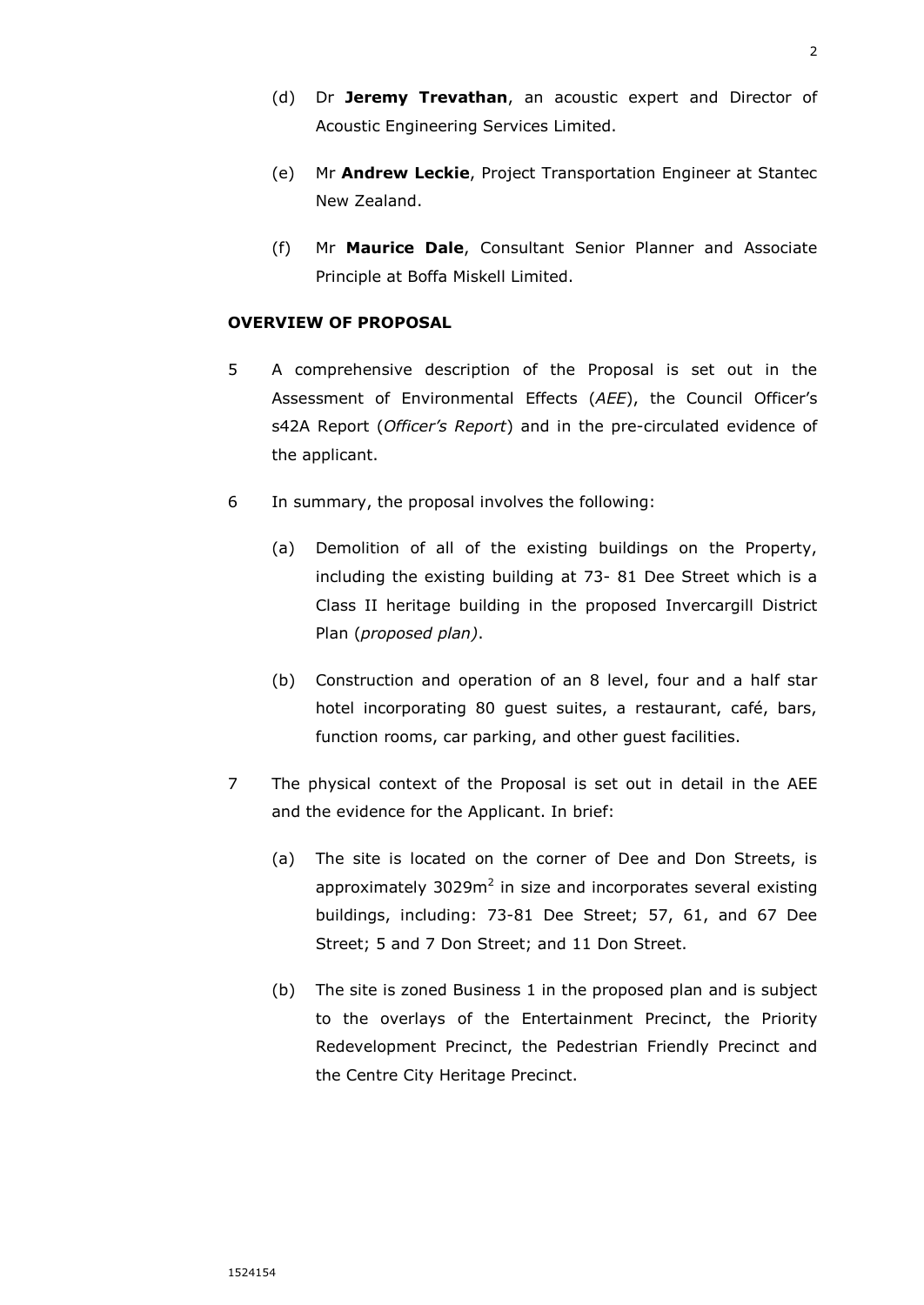- (c) The area surrounding the site consists of commercial activities, with residential apartments located on the northern side of Don Street and at 55 Dee Street.
- 8 Consistent with the process of detailed design and as a result of consultation with the Council and the community, a number of minor changes have been made to the Proposal since public notification. These changes are set out in full the evidence of Mr Adamson $^1$  and Mr Dale<sup>2,</sup> but are replicated below for convenience:
	- (a) The kerb build out to the bus loading bay is no longer proposed with the Dee Street heritage cobblestone channel and footpath kerb stones, as identified in Appendix II.4 of the Proposed District Plan, to be retained in their current location either side of the existing street lamp plinth<sup>3</sup>.
	- (b) The car park numbers have been reduced from 34 to 32 due to a required modification to the layout to the gas bottle enclosure and rubbish collection areas<sup>4</sup>.
	- (c) A fire escape stair has been added adjoining the gas bottle store providing alternative safe means of egress from the building to the car park area and beyond to Dee Street.<sup>5</sup>
	- (d) The stair previously located in the Laneway has been removed from an after hours security perspective. The removal of the stair has allowed retractable awnings to be added off the cafe providing a greater level of weather protection<sup>6</sup>.
	- (e) The window openings to the west addressing Dee Street between levels 2 and 6 have been modified in their configuration due to internal planning.<sup>7</sup>
	- (a) The level 7 roof deck adjacent to the lift lobby has been reduced in area due to the incorporation of a plant deck located behind a louvred screen.<sup>8</sup>

j

<sup>&</sup>lt;sup>1</sup> Paragraph 5.1 of the Evidence of Ian Adamson

<sup>2</sup> Paragraph 6.2 of the Evidence of Maurice Dale

<sup>&</sup>lt;sup>3</sup> Refer amended Warren and Mahoney drawing A00.004 & SK.025

<sup>&</sup>lt;sup>4</sup> Refer amended Warren and Mahoney drawing A00.004

<sup>5</sup> Refer amended Warren and Mahoney drawing A00.004 & SK.030

 $^6$  Refer amended Warren and Mahoney drawing A01.500 & A01.501.

 $^7$  Refer amended Warren and Mahoney drawing A01.500 & A01.501.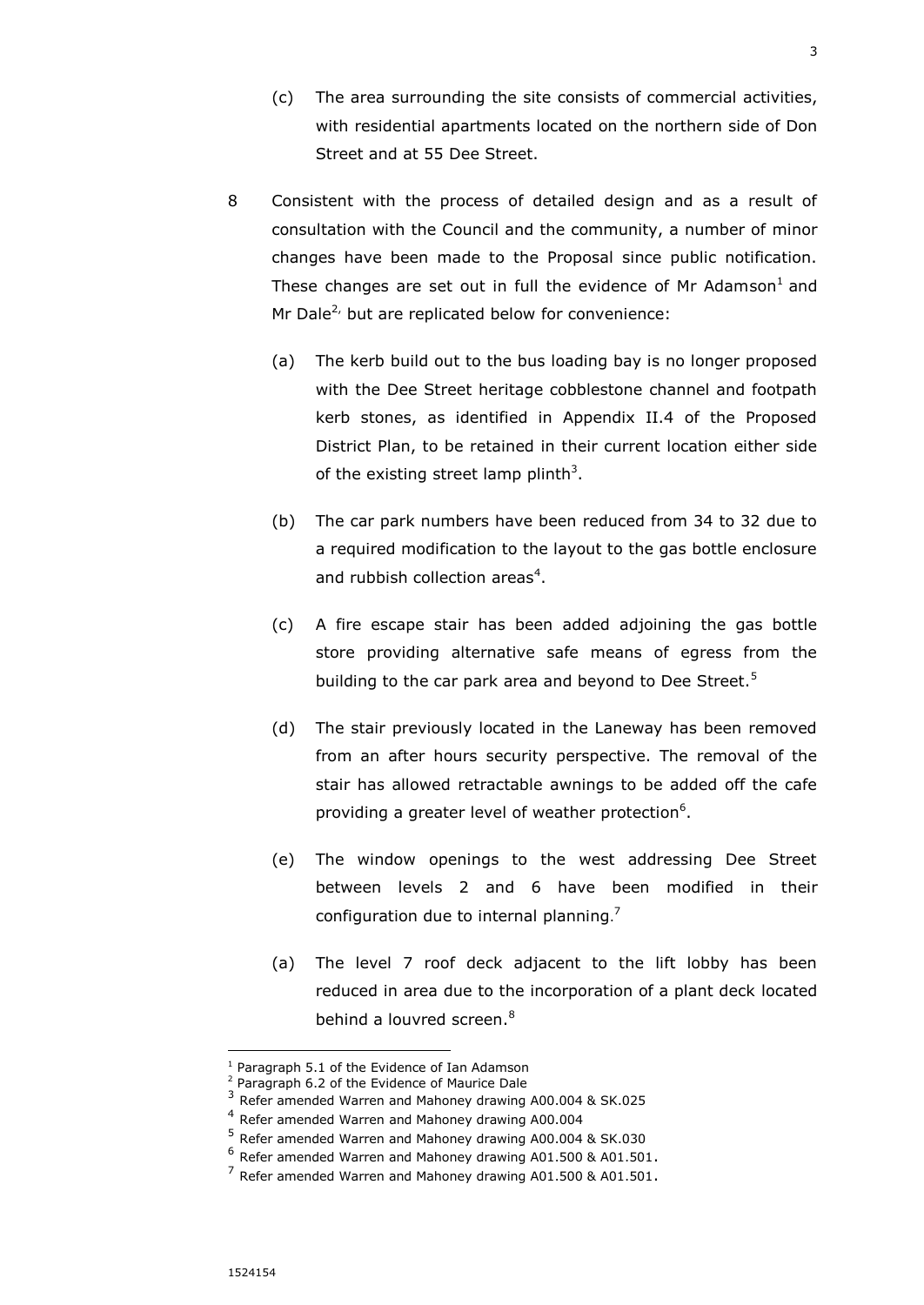- (b) The window opening to the level 7 Event space south wall has been reduced in scale, mitigating any perceived concerns of overlooking 55 Dee Street<sup>9</sup>.
- (c) The plant screen wall within the car park has increased in height from the application by 900mm to mitigate noise from the plant housed within the plant enclosure $^{10}$ .
- (d) The level 00 (ground floor) wall addressing Dee Street between grids C and E has been changed from precast concrete to a new grey brick cladding $^{11}$ .
- 9 Mr Dale has assessed these changes against the relevant rules and standards of the proposed plan and has concluded that the changes do not result in any increase in the level of non-compliance as compared with the original notified proposal, nor do they result in any new non-compliances<sup>12</sup>.
- 10 As set out in the application, the Proposal requires resource consent for the following:
	- (a) demolition of the heritage building and relocation of heritage features within the street on a discretionary basis;
	- (b) the form and design of the new building, including its height, setback from the street, veranda and ground floor window provision on a discretionary basis;
	- (c) undertaking of earthworks in excess of those permitted on a discretionary basis;
	- (d) the exceeding of construction noise limits on a discretionary basis;
	- (e) the creation of a new vehicle access on a discretionary basis; and

 $^8$  Refer amended Warren and Mahoney drawings A01.507 & A02.002 - A02.003.

<sup>&</sup>lt;sup>9</sup> Refer amended Warren and Mahoney drawing A02.003

<sup>&</sup>lt;sup>10</sup> Refer amended Warren and Mahoney drawing A02.003.

<sup>&</sup>lt;sup>11</sup> Refer amended Warren and Mahoney drawing A02.002.

<sup>&</sup>lt;sup>12</sup> Paragraph 6.3 of the Evidence of Maurice Dale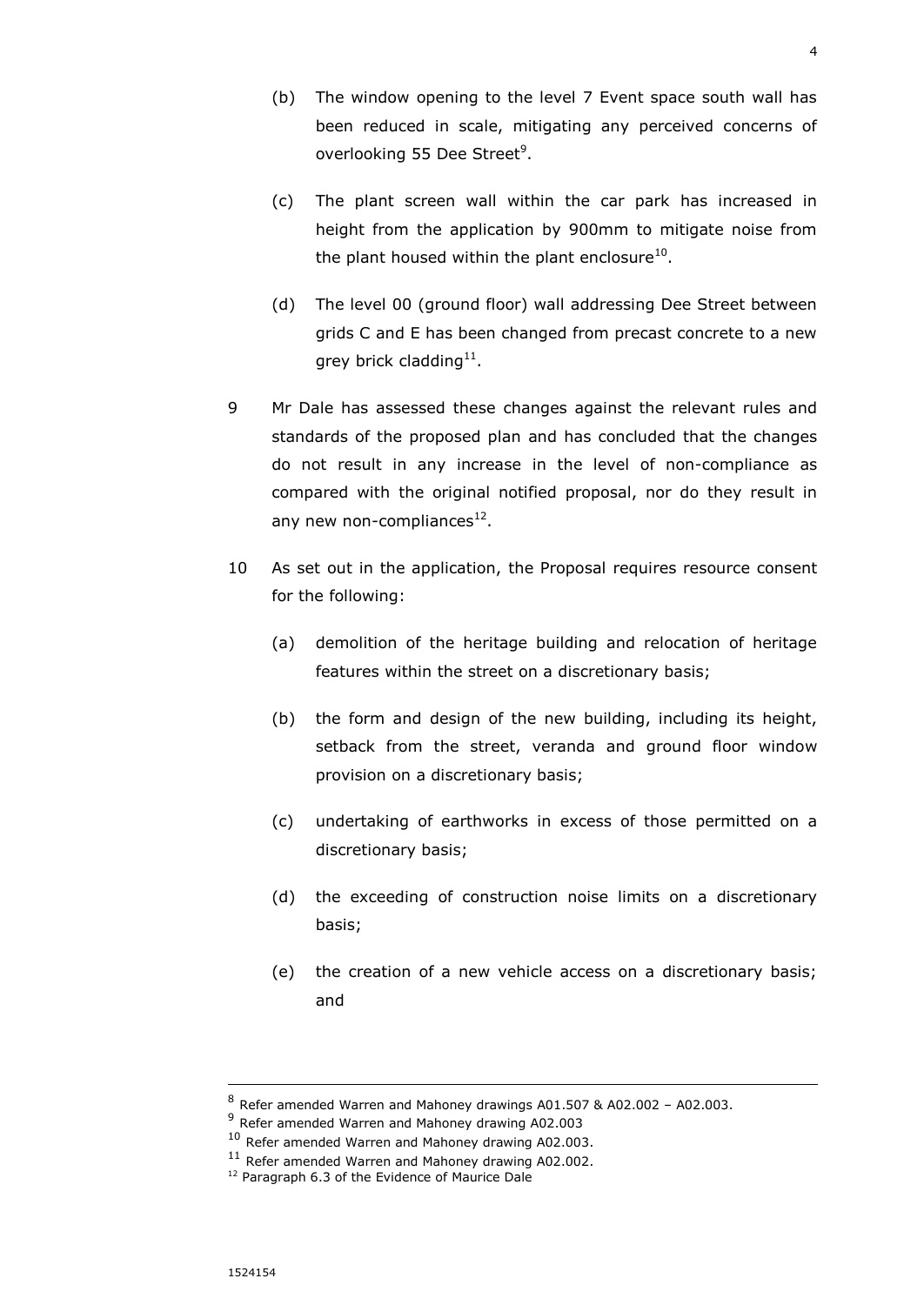- (f) storage and use of hazardous substances in a quantity that exceeds the specified limits on a discretionary basis.
- 11 Resource consent is also required under the NES for Assessing and Managing Contaminants in Soil to Protect Human Health (*NESCS*) on a discretionary basis.
- 12 Overall the Proposed Activity falls to be assessed as a **Discretionary Activity**. As such, regard must be had to the matters listed in Section 104 and 104B of the Resource Management Act 1991 (*the Act*), namely:
	- (a) any actual and potential effects on the environment of allowing the activity; and
	- (b) any measure proposed or agreed to by the Applicant for the purpose of ensuring positive effects on the environment to offset or compensate for any adverse effects on the environment that will or may result from allowing the activity; and
	- (c) any relevant provisions of a regional policy statement or proposed regional policy statement or a plan or proposed plan; and
	- (d) any other matters the consent authority considers relevant and reasonably necessary to determine the application.
- 13 While a non-complying activity status for an activity is perceived as indicating a presumption against an activity due to its more restrictive gateway under s104D of the RMA, a discretionary status tends to suggest a more neutral stance<sup>13</sup>, as the Court indicated in *NZ Mineral Industry Associated v Thames Coromandel District Council*:

*Where an activity is specifically given non-complying status, as opposed to acquiring it by default because it does not meet specified standards, that tends to indicate a presumption against the activity…. A discretionary status, on the other hand, tends to indicate a more neutral stance towards the activity,* 

<sup>&</sup>lt;sup>13</sup> New Zealand Mineral Industry Association v Thames-Coromandel District Council (2005) 11 ELRNZ 105 at [30]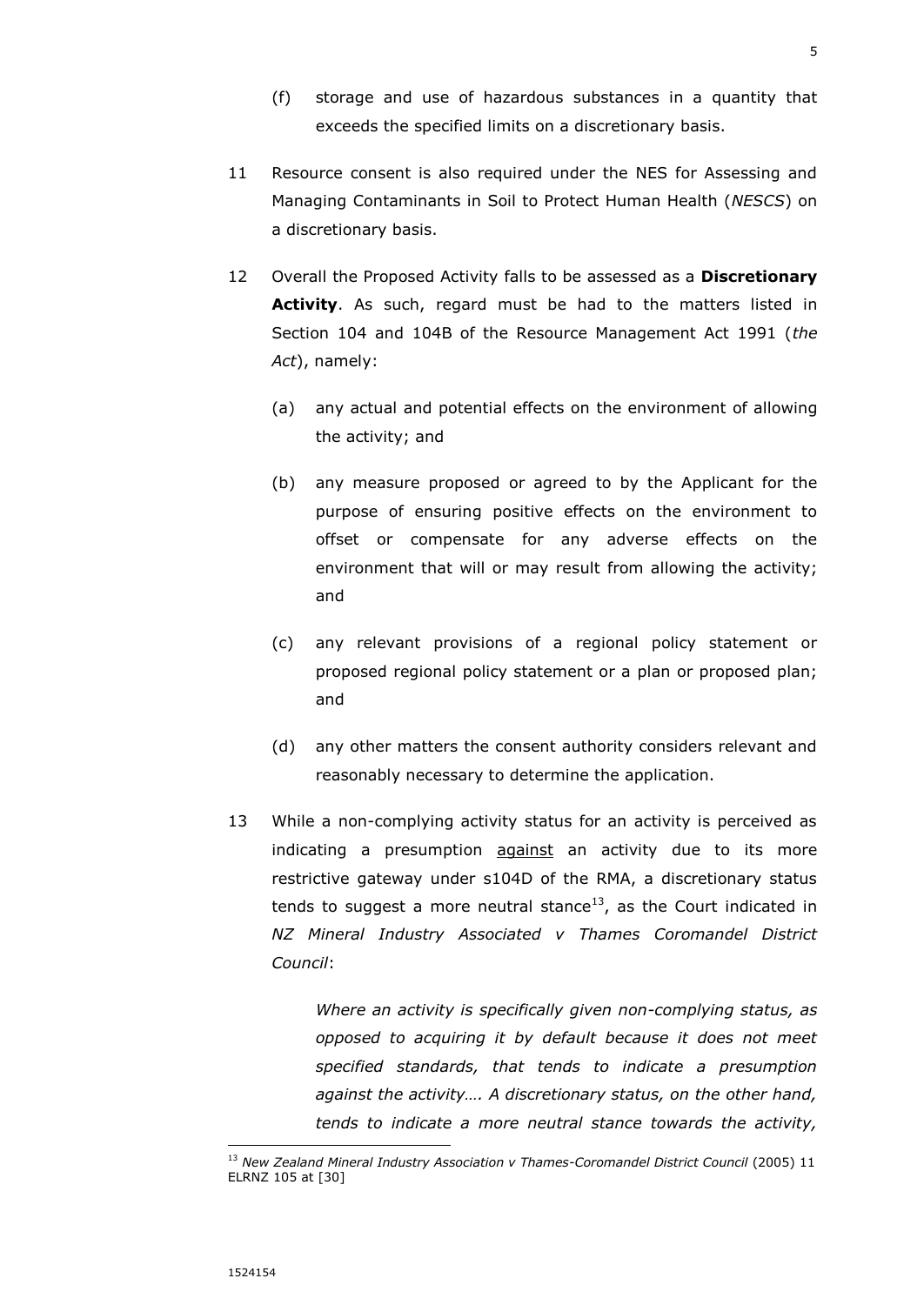*while still reserving the option of refusing consent if its adverse effects cannot be avoided, remedied or mitigated sufficiently to allow its positive effects to outweigh them.* 

14 In this instance, it is submitted that the adverse effects of demolition and redevelopment can be sufficiently mitigated such that the positive effects outweigh them. This is reflected in the finding of Mr Joll in his Officer's Report<sup>14</sup>:

> *… the demolition of the heritage building is not considered to be 'inappropriate' given the local (rather than nationally significant) listing, the current building condition, the substantial loss of fabric inherent with seismic strengthening, and the substantial costs of such works that in combination make the long-term retention and restoration of the building economically implausible. The loss of heritage values also need to be balanced against the heritage-related mitigation offered by the applicant and other positive effects arising from the proposal, including city centre regeneration. I agree with the positive effects identified by the Applicant, and also consider that overall, the adverse effects, with the exception of loss of heritage, of the proposal are not significant and where necessary can be appropriately addressed through conditions of consent.*

## **Submissions**

- 15 The Proposal was publicly notified at the Applicant's request in accordance with section 95A of the RMA. A total of 18 submissions were received, 10 of which were in support with five opposed and two neutral but seeking conditions.
- 16 Since the submissions were received, the applicant has undertaken consultation with a number of submitters and as a result has come to agreements with NZTA, Invercargill Airport Limited and the Southland Broadcasters Charitable Trust, with these agreements being reflected in the proposed conditions of consent and confirmed by correspondence provided by the submitter to Council.

<sup>14</sup> Paragraph 8.63 of the Council Officer's Report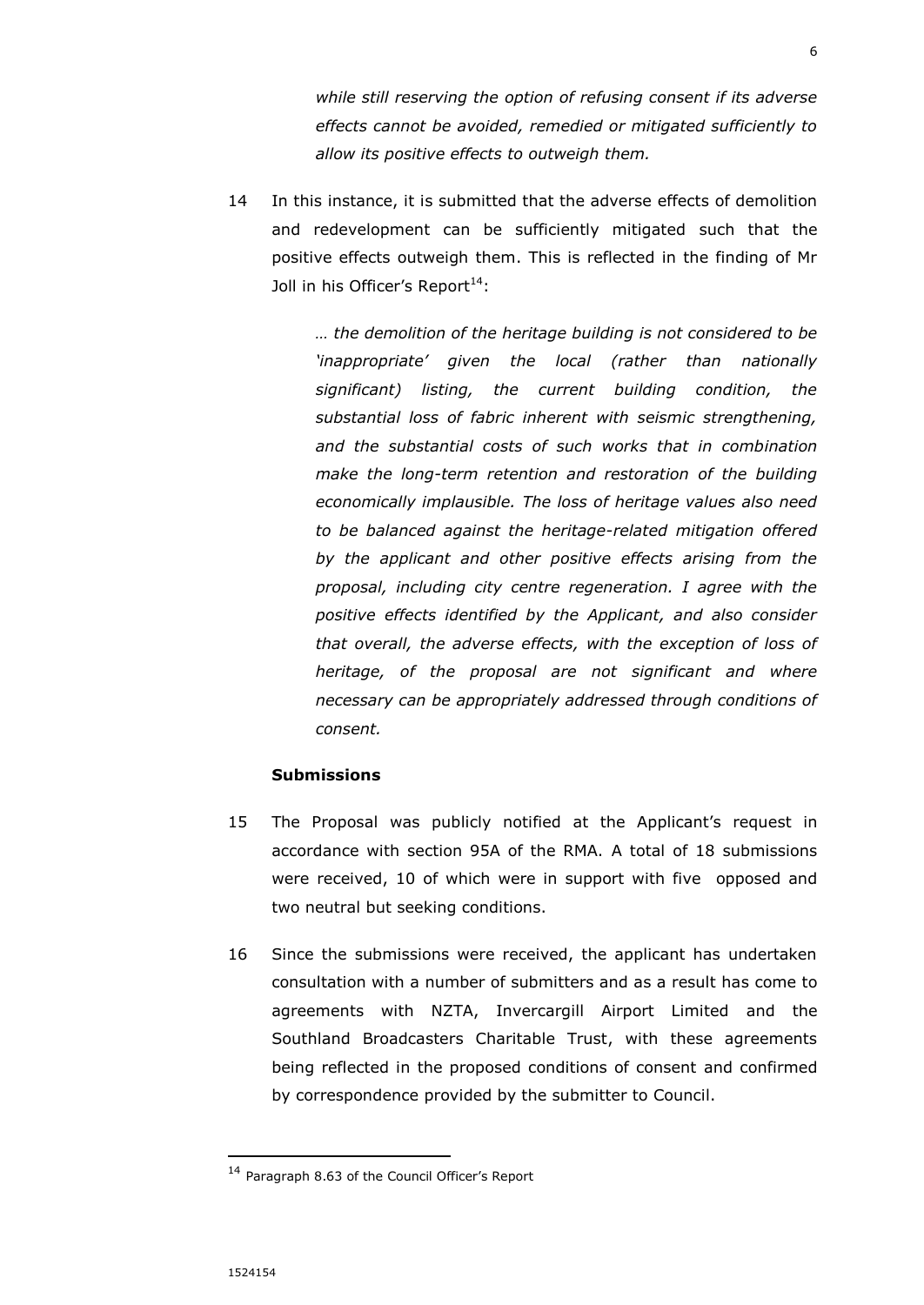### **SECTION 104(1)(a) – EFFECTS ASSESSMENT**

- 17 Section 104 requires an assessment of the actual and potential effects of the Proposal.
- 18 The AEE and the evidence for the Applicant confirm that any effects associated with the Proposal have been appropriately addressed and, subject to the imposition of conditions in respect of some aspects of the Proposal, the actual and potential effects of the Proposal are acceptable from a resource management perspective.
- 19 This finding is supported by a comprehensive and balanced analysis undertaken by Mr Joll and set out in the Officers Report. That assessment and analysis is commended to you and with the exception of the one or two matters outlined in these submissions is consistent with the Applicant's position.

#### **Heritage values**

- 20 The effect on heritage values are not in contention, with the applicant accepting that the heritage values of the existing building are important and acknowledging that the adverse effects as a result of its demolition are significant. Notwithstanding this, and as set out in the evidence and accepted in the Officer's Report, it is submitted that the adverse effects of the loss of heritage will be offset by the provision of on-site and off-site mitigation along with the positive effects generated through the provision of a new architecturally designed hotel.
- 21 The existing building at 73-81 Dee Street is classified as a Class II heritage building in Appendix II.3 of the proposed plan, but not included in the New Zealand Heritage List and therefore the effects of its removal need to be considered on a local scale, rather than a national one.
- 22 Pursuant to section 6(f) of the RMA, historic heritage must be protected from inappropriate subdivision, use and development. As set out by Mr Joll the assessment of heritage effects therefore rests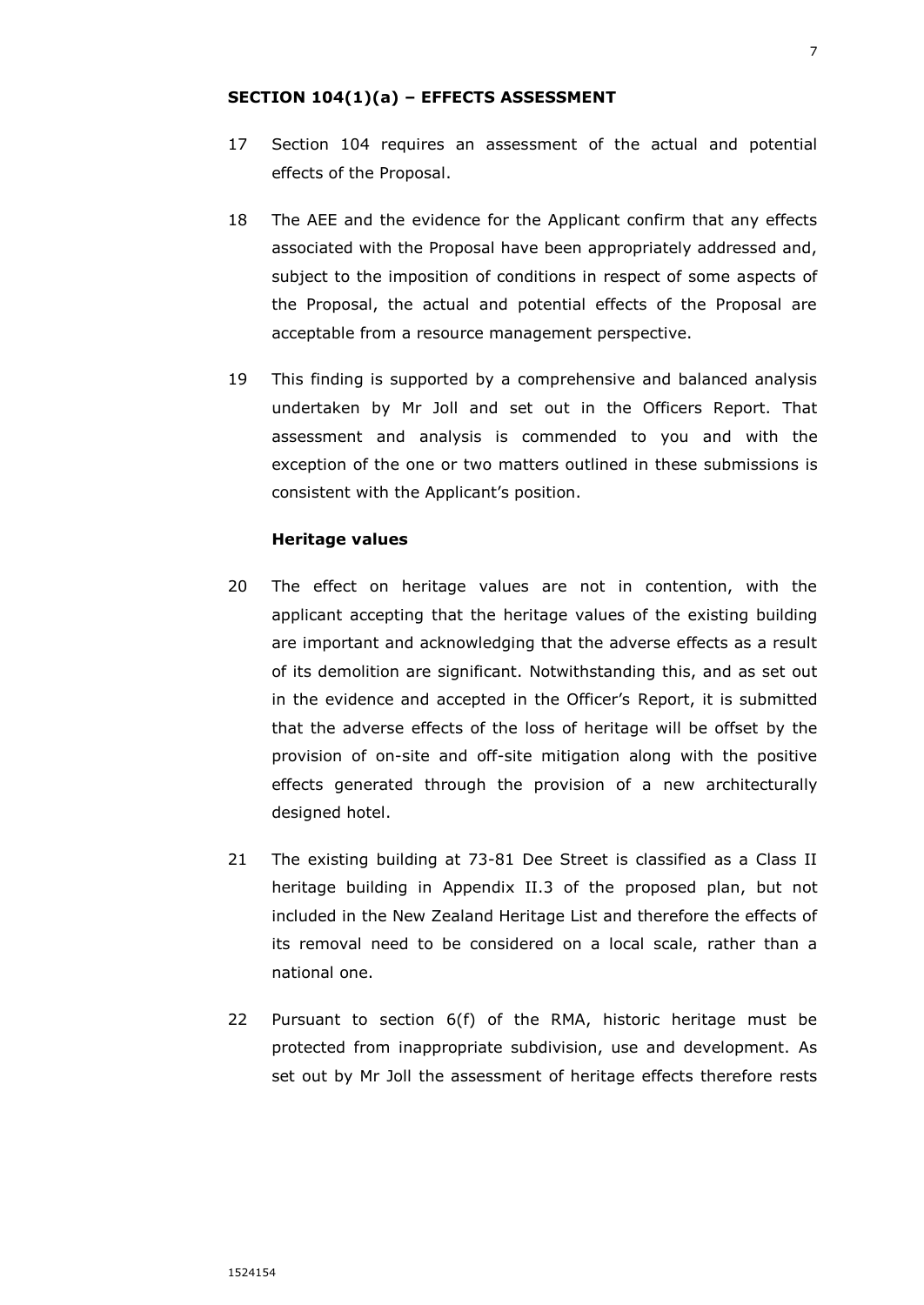on a determination as to whether the proposed demolition and replacement building are 'inappropriate.' 15

- 23 In assessing whether demolition of a heritage building is 'inappropriate', Collins J in *Lambton Quay Properties Nominee v Wellington City Council* found that "this requires the consent authority to ensure its consideration of an application to demolish a heritage building is founded upon an assessment of whether or not demolition is a balanced response that ensures all competing considerations are weighted, and the outcome is a fair, appropriate and reasonable outcome." The Court went on to note that a consent authority is not "required to 'exhaustively and convincingly exclude' alternatives to demolition before granting resource consent to demolish a heritage building."<sup>16</sup>
- 24 Similarly, the Environment Court in *Hamilton East Community Trust v Hamilton City Council* found that "what is inappropriate is a matter of judgment in each case $17$  and may involve consideration of "time, condition, and financial issues…"<sup>18</sup>
- 25 As an independent heritage expert, Dr Cawte finds that the building has "moderate to high local heritage value"<sup>19</sup> and that the scale of the loss is considered "large"<sup>20</sup>. In considering that evidence Mr Joll finds that there will be significant adverse heritage effects at a local level arising from demolition<sup>21</sup>. However, the effects of the loss of those heritage values must be considered in the context of the realities of the application, the mitigation offered and the positive effects of the Proposal.
- 26 As set out in the application, the Applicant commissioned a number of detailed reports on the existing heritage building, including structural condition reports and financial analyses to determine the feasibility of strengthening, retaining and re-tenanting of the entire building or in the alternative retaining of the façade as part of the hotel design.

-

<sup>&</sup>lt;sup>15</sup> Paragraph 8.4 of the Council Officer's Report

<sup>&</sup>lt;sup>16</sup> Lambton Quay Properties Nominee v Wellington City Council [2014] NZHC 878, (2014) 18 ELRNZ 295 at [73][74]

<sup>17</sup> *Hamilton East Community Trust v Hamilton City Council* [2014] NZEnvC 220, at [108]

<sup>&</sup>lt;sup>18</sup> Hamilton East Community Trust v Hamilton City Council [2014] NZEnvC 220, at [108]

<sup>&</sup>lt;sup>19</sup> Paragraph 4.5 of the Evidence of Dr Hayden Cawte

<sup>&</sup>lt;sup>20</sup> Paragraph 4.6 of the Evidence of Dr Hayden Cawte

<sup>&</sup>lt;sup>21</sup> Paragraph 8.10 of the Council Officer's Report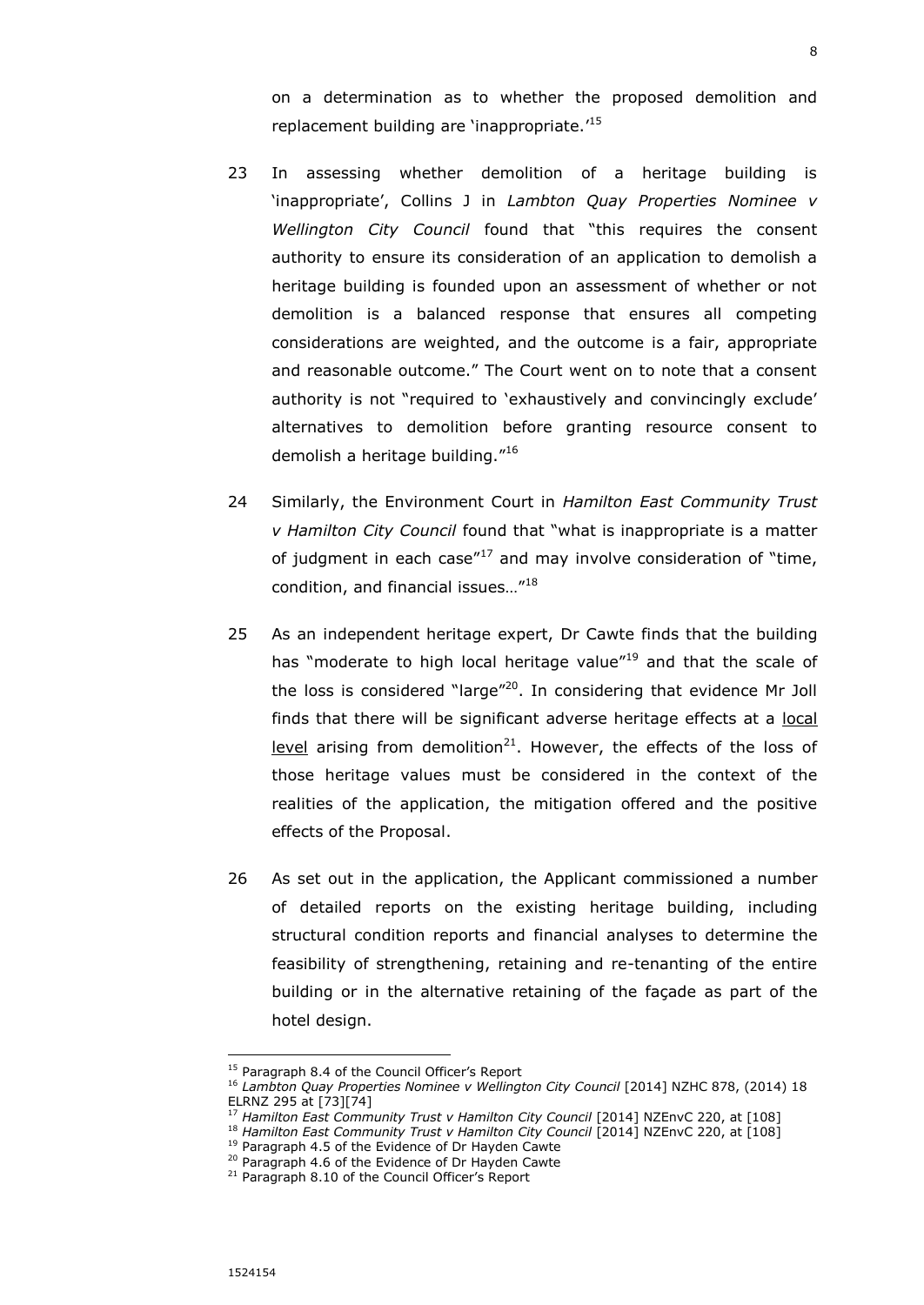- 27 Among other things, those reports confirm that the building is not currently habitable, is below 20% of the National Building Standard<sup>22</sup> and that the cost of reinstatement and reuse would result in returns below what is considered acceptable<sup>23</sup>. Mr Joll has considered these reports and finds they provide sufficient explanation as to the current state of the building and the options around reuse such that these can be balanced against the loss of the building's heritage value $^{24}$ .
- 28 Dr Cawte has also considered the feasibility studies against the effect of the loss of the heritage building and concludes that the adaptive reuse of the building is not feasible in the context of a hotel<sup>25</sup> and that the retention of the façade results in less than desirable outcomes for heritage, comes at a high cost and would render the façade relatively non functional<sup>26</sup>. As Dr Cawte summarised in his evidence<sup>27</sup>:

In assessing the impact in relation to values, my report (Cawte (2018) identifies that *proposed solutions to ensure both retention of values, as well as hotel development are not likely to meet the needs of either party* and therefore, recommended that mitigation measures be considered *that are commensurate with the impacts to heritage, in the removal of all of the built structure including façade, at 73-81 Dee Street.*

- 29 To mitigate and offset the effects of the loss of the heritage building, Dr Cawte recommends a number of mitigation measures at paragraph 4.17 of his evidence. The applicant has accepted these mitigation measures and these have been reflected as proposed conditions of consent.
- 30 The evidence of Mr Cain<sup>28</sup> and the submission of Ms Edgley<sup>29</sup> suggest that a financial contribution greater than the \$50,000 recommended by Dr Cawte and considered appropriate by the Council Officer should be required. Dr Cawte has considered this and notes in his evidence that \$50,000 is an appropriate figure in line with funds of similar

-

 $22$  BECA Structural Assessment at Appendix 7 to the application

<sup>&</sup>lt;sup>23</sup> Harcourts Commercial Feasibility Assessment at Appendix 11 to the application

<sup>&</sup>lt;sup>24</sup> Paragraph 8.9 of the Council Officer's Report

<sup>&</sup>lt;sup>25</sup> Paragraph 4.11 of the Evidence of Dr Hayden Cawte

<sup>&</sup>lt;sup>26</sup> Paragraph 4.12 of the Evidence of Dr Hayden Cawte

<sup>&</sup>lt;sup>27</sup> Paragraph 4.13 of the Evidence of Dr Hayden Cawte

<sup>&</sup>lt;sup>28</sup> Paragraph 7.4 of the Evidence of Cain Duncan

<sup>&</sup>lt;sup>29</sup> Paragraph 4 of the submission of Christine Edgley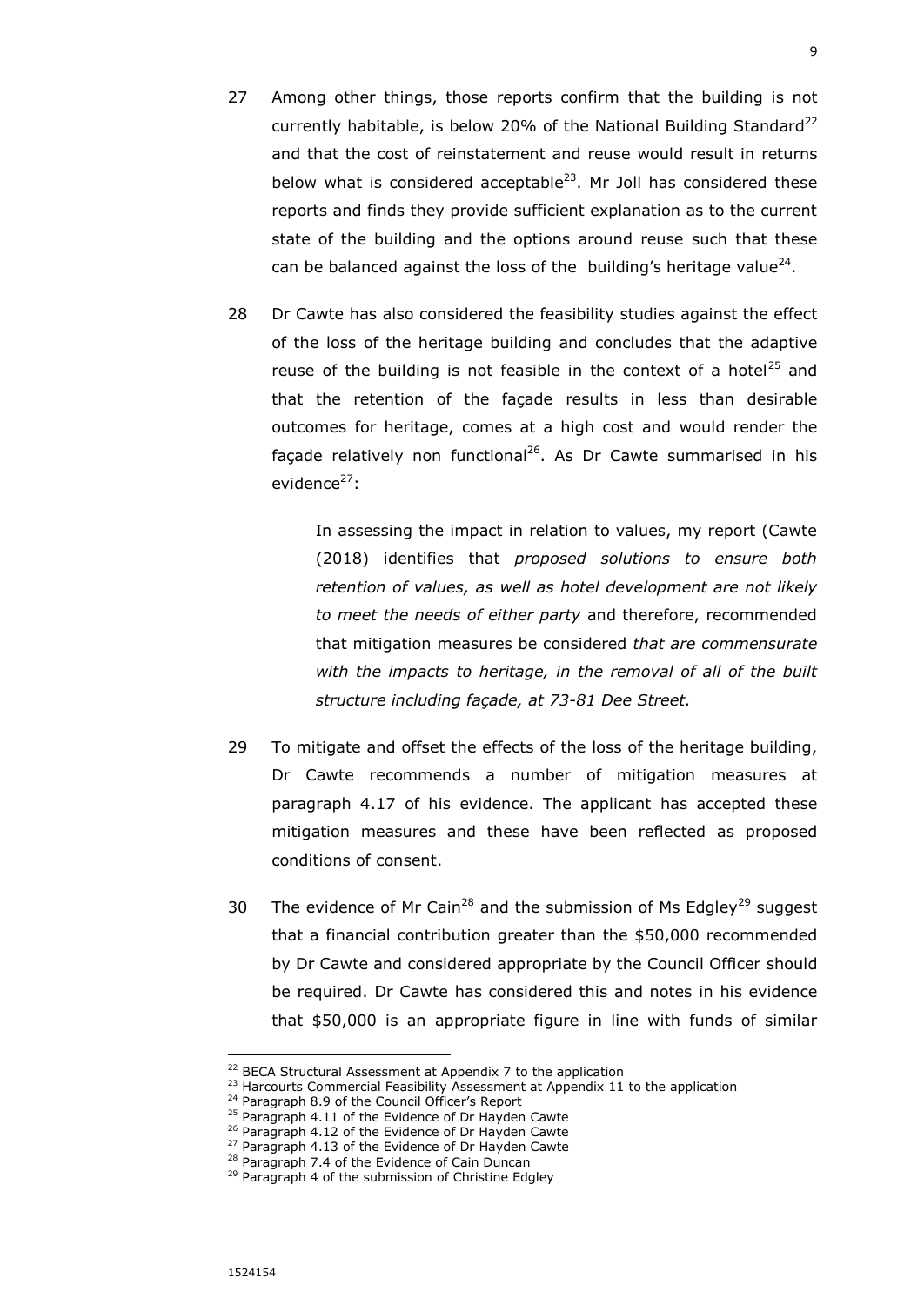sized territorial authorities. He also considers that the establishment of a heritage fund itself where one does not currently exist has significant benefits to heritage in the city particularly when coupled with the commitment by the applicant to refurbish and upgrade its existing three heritage buildings $^{30}$ .

31 Taking into account the mitigation proposed and secured by conditions, Mr Joll concludes at  $8.21^{31}$ :

> *"Having considered the heritage matters and mitigation proposed, including the measures proposed by the applicant for the purpose of ensuring positive effects, on balance while the loss of the building will indisputably result in the loss of heritage values, I agree with the Applicant's view that demolition of the building is not an inappropriate activity in this context taking into account the above factors*."

- 32 Dr Cawte agrees with this conclusion<sup>32</sup>. Moreover, in reaching your decision on this matter, it is submitted that the realities of the current context, as succinctly articulated by Mr Joll, are relevant. As Mr Joll states<sup>33</sup> "*this is not a choice of demolition and replacement versus repair and reuse, but rather demolition and replacement versus ongoing vacancy and dilapidation*".
- 33 The Applicant does not shy away from the loss of heritage but simply says that based on the evidence before you, that loss is offset by the mitigation proposed, coupled with the opportunity to progress an important new development for Invercargill.

#### **Urban design and character**

34 As noted in the AEE and the Officer's Report, the hotel proposal has a small number of built form non-compliances in relation to building height, glazing and building setback, veranda coverage and building materials. These non-compliances have been assessed by Mr Adamson and Joll as acceptable or no more than minor with the Council Officer concluding*<sup>34</sup>*:

<sup>30</sup> Paragraphs 7.5, 7.6 and 7.7

<sup>&</sup>lt;sup>31</sup> Paragraph 8.20 of the Council Officer's Report

<sup>&</sup>lt;sup>32</sup> Paragraph 8.8 of the Evidence of Dr Hayden Cawte

<sup>&</sup>lt;sup>33</sup> Paragraph 8.10 of the Council Officer's Report

<sup>&</sup>lt;sup>34</sup> Paragraph 8.33 of the Council Officer's Report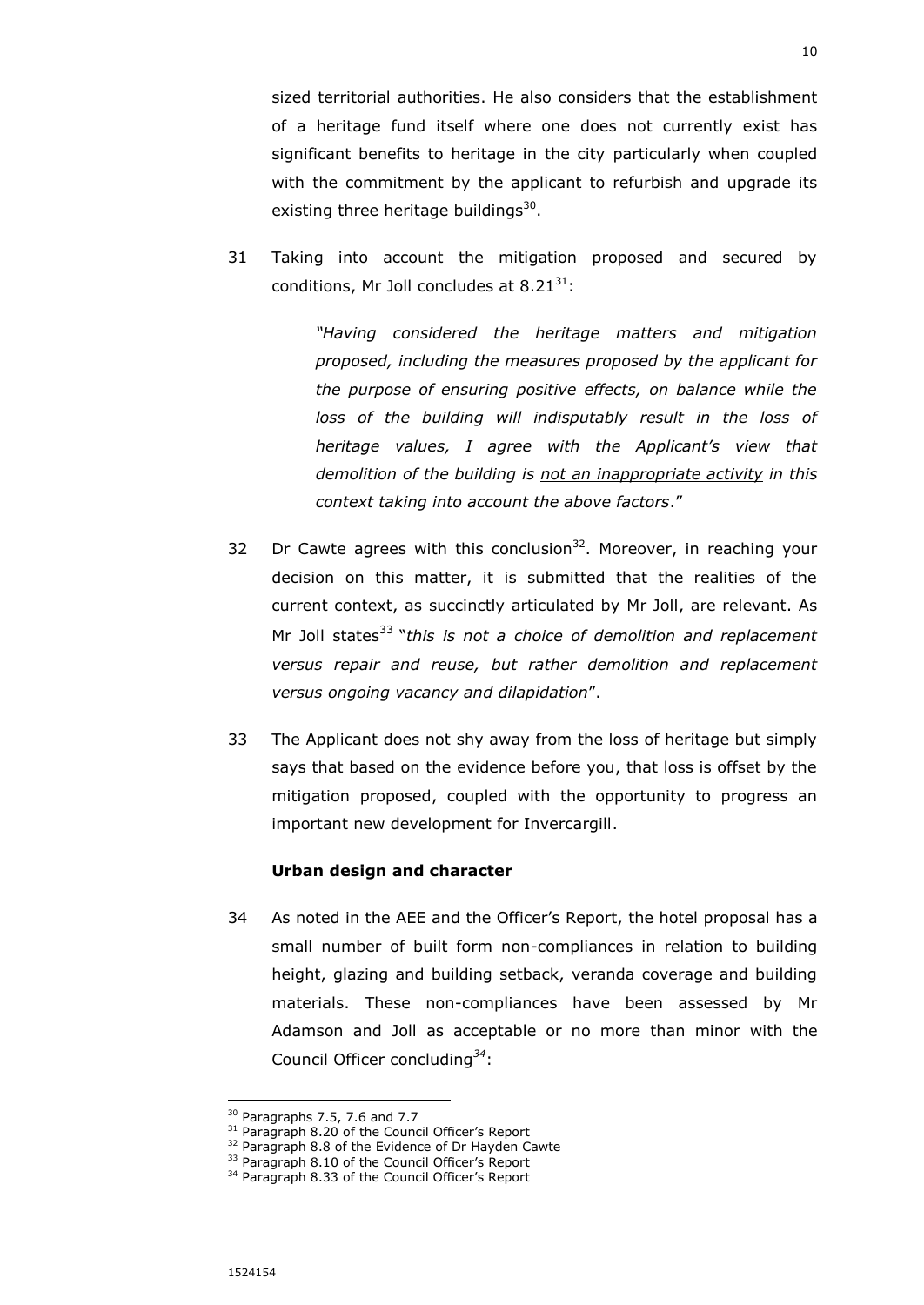*"I agree with the Applicant that the proposed development will provide high quality visitor accommodation, and associated activities, including hospitality spaces, which will enhance the amenity and vitality of the inner city. Overall, I consider that the proposed built form appropriately addresses the site and this prominent corner position and will overall achieve good urban design outcomes, albeit that the extent of weather protection provided for pedestrians is suboptimal."* 

- 35 With respect to the practicality of the proposed veranda coverage, Mr Adamson concludes that the size and design of the canopies will provide sufficient weather protection for pedestrians given their design in relation to the prevailing wind and the fact that large tables will not be placed underneath them<sup>35</sup>.
- 36 In his evidence, Mr Duncan raises concerns about the finishing materials proposed for the hotel, in particular the terracotta tiles proposed within levels 1-3 of the building façade. He suggests a condition of consent be imposed requiring Council approval of finishing materials prior to construction.
- 37 The rational for the materials chosen is set out in detail in the Design Statement of Warren and Mahoney attached at appendix 4 to the application<sup>36</sup>. As Mr Adamson outlines, the terracotta façade panel system will provide pattern through panel size, arrangement and finish $37$  with the materials chosen specifically for this location, context and sea environment, both to ensure durability and longevity and to ensure an attractive, articulated finish $^{38}$ .
- 38 It is submitted that given the evidence of Mr Adamson and Mr Joll, a further condition is not warranted.

### **Amenity effects on neighbouring residents**

39 As set out in the Officer's Report, the residents of 55 Dee Street (the neighbouring building to the south of the site) have raised a number of concerns in relation to the Proposal, specifically with respect to overshadowing and a perceived loss of privacy.

 $35$  paragraph 6.3 of the Evidence of Ian Adamson

<sup>36</sup> Page 22 of the Design Statement at Appendix 4 of the Resource Consent Application

<sup>&</sup>lt;sup>37</sup> Paragraph 7.20 of the Evidence of Ian Adamson

<sup>&</sup>lt;sup>38</sup> Paragraph 7.21 of the Evidence of Ian Adamson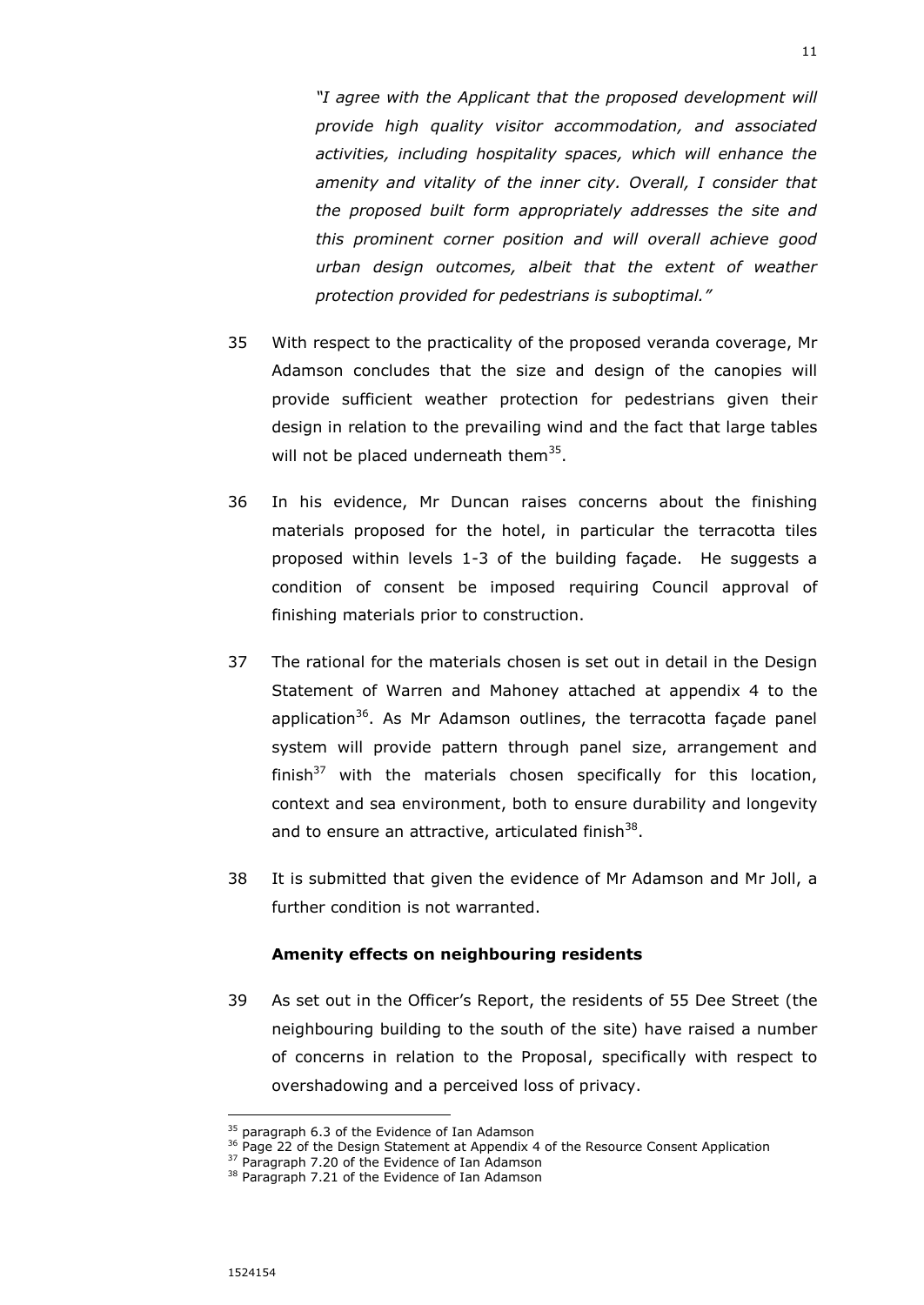- 40 Mr Adamson addresses this concern<sup>39</sup> finding that:
	- (a) the south facing window treatments of sheer curtains will provide screening to protect guests and the privacy of adjacent neighbours;
	- (b) the sight line between the suites and 55 Dee Street is a diagonal sight line, which combined with the physical distance will make viewing of the rooftop outdoor living space difficult to achieve;
	- (c) there is no direct line of sight possible from the south facing level 7 event space window;
	- (d) the windows to the south wall of the lift lobby are some distance from the lift door and are not on the primary circulation route and are not expected to generate significant overlooking of the Dee Street property; and
	- (e) the Proposal is built up to the shared western boundary and east overlooking Dee Street, so any shadowing will have little effect.
- 41 Mr Joll also considers the effects of these matters to be less than minor $^{40}$ .
- 42 Concern is also further expressed in the submission regarding operational noise of the hotel and the noise from the electrical transformer. Dr Trevathan addresses these concerns<sup>41</sup> and concludes that the Proposal, as designed, can be expected to comply with both the daytime and night time noise limits as required in proposed resource consent condition 13 attached at Appendix 1 to the evidence of Mr Dale.
- 43 On this basis it is submitted that effects on the residents of 55 Dee Street as mitigated by the conditions will be less than minor.

 $39$  Paragraph 7.4 - 7.10 of the Evidence of Ian Adamson

<sup>40</sup> Paragraph 8.34 and 8.35 of the Council Officer's Report

<sup>&</sup>lt;sup>41</sup> Paragraph 5.7 to 5.11 of the Evidence of Dr Jeremy Trevathan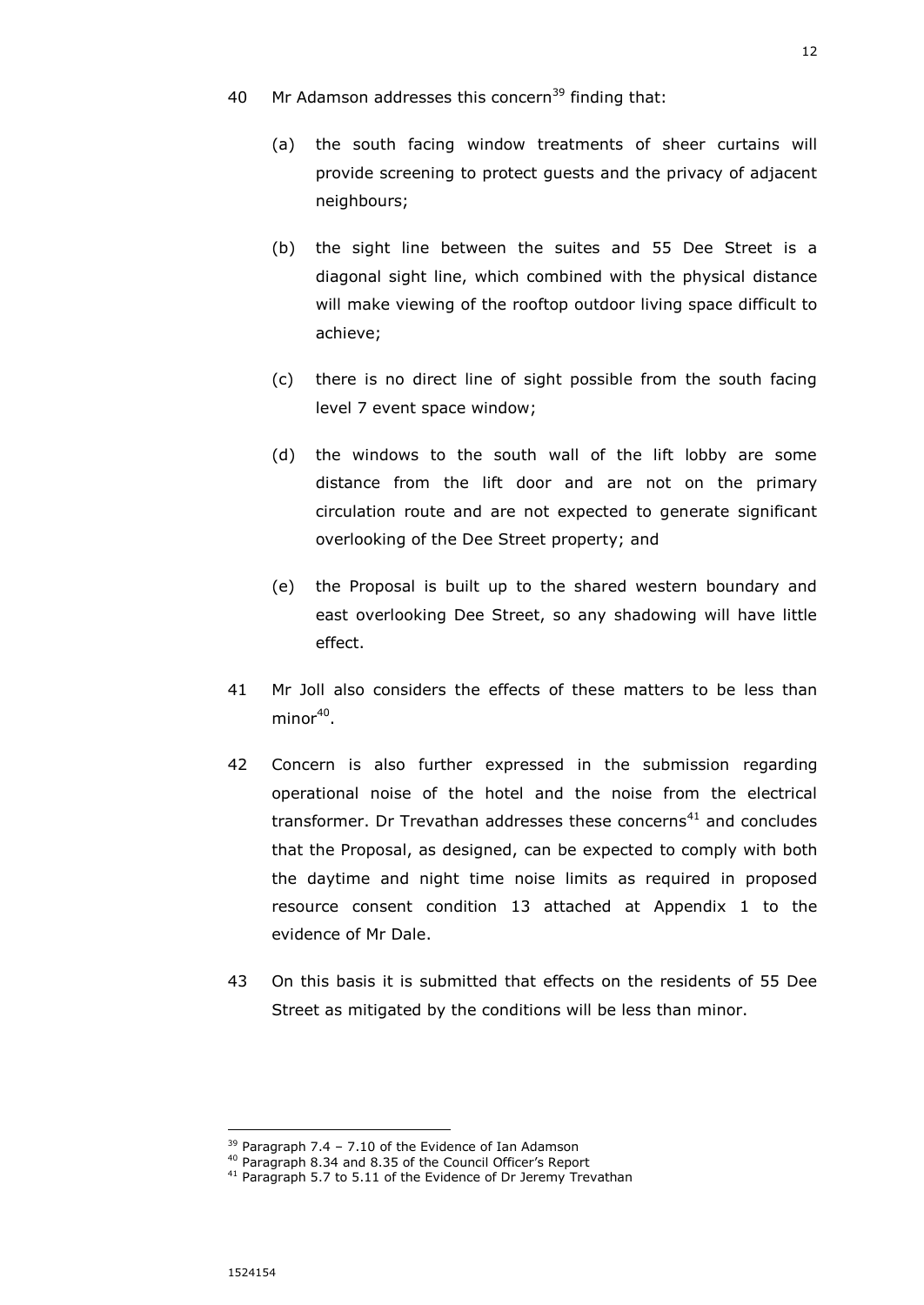## **Traffic and parking**

- 44 The Proposal complies with the transportation requirements of the proposed plan, other than consent being needed for the construction and use of a new vehicle access. This access is to be in the form of a porte cochere, as shown in Warren and Mahoney drawing A00.004 and SK.025 and attached to the evidence of Mr Adamson.
- 45 Two submissions were received in respect to the porte cochere, one from NZTA and the other from Mrs C Edgley. NZTA has since written to the Council (8 November 2018) withdrawing its request to be heard on the basis that it is satisfied with the proposed wording of condition 15 and the additions to conditions 6 and  $8^{42}$ .
- 46 It is submitted that the concerns of Mrs C Edgley have been adequately addressed in the evidence of Mr Leckie, who concludes that the Dee Street access designs will result in convenient and safe access for visitors to the hotel while having a negligible effect on pedestrians on the footpath and traffic on Dee Street $43$ .
- 47 Mr Duncan raises concerns in his evidence regarding the location and design of the porte cochere and criticises reliance on pedestrian numbers from the October 2018 survey<sup>44</sup>. Mr Leckie addresses these concerns in his evidence and confirms that the design of the porte cochere has been optimised to ensure that the priority of pedestrians is maintained.
- 48 Finally in relation to transport matters, as set out in the evidence of Mr Adamson<sup>45</sup> and Mr Dale<sup>46</sup>, there has been an amendment to the design of the kerb layout by the bus park at the front of the porte cochere to ensure that the historic kerbstones are more appropriately integrated into the Proposal. Mr Leckie has determined that from a transport perspective, the original design (where the kerb extends out to the bus), is preferred<sup>47</sup> but the alternative can be appropriately managed. Both Dr Cawte and Mr Adamson are in favour of the amended design which they consider better addresses

<sup>&</sup>lt;sup>42</sup> Set out at Appendix 1 to the evidence of Maurice Dale

<sup>&</sup>lt;sup>43</sup> Paragraph 4.27 of the Evidence of Andrew Leckie

<sup>44</sup> Section 5 of the Evidence of Duncan Cain

<sup>&</sup>lt;sup>45</sup> Paragraph 4.1a. of the Evidence of Ian Adamson

<sup>46</sup> Paragraph 6.2 of the Evidence of Maurice Dale

<sup>&</sup>lt;sup>47</sup> Paragraph 4.31 of the Evidence of Andrew Leckie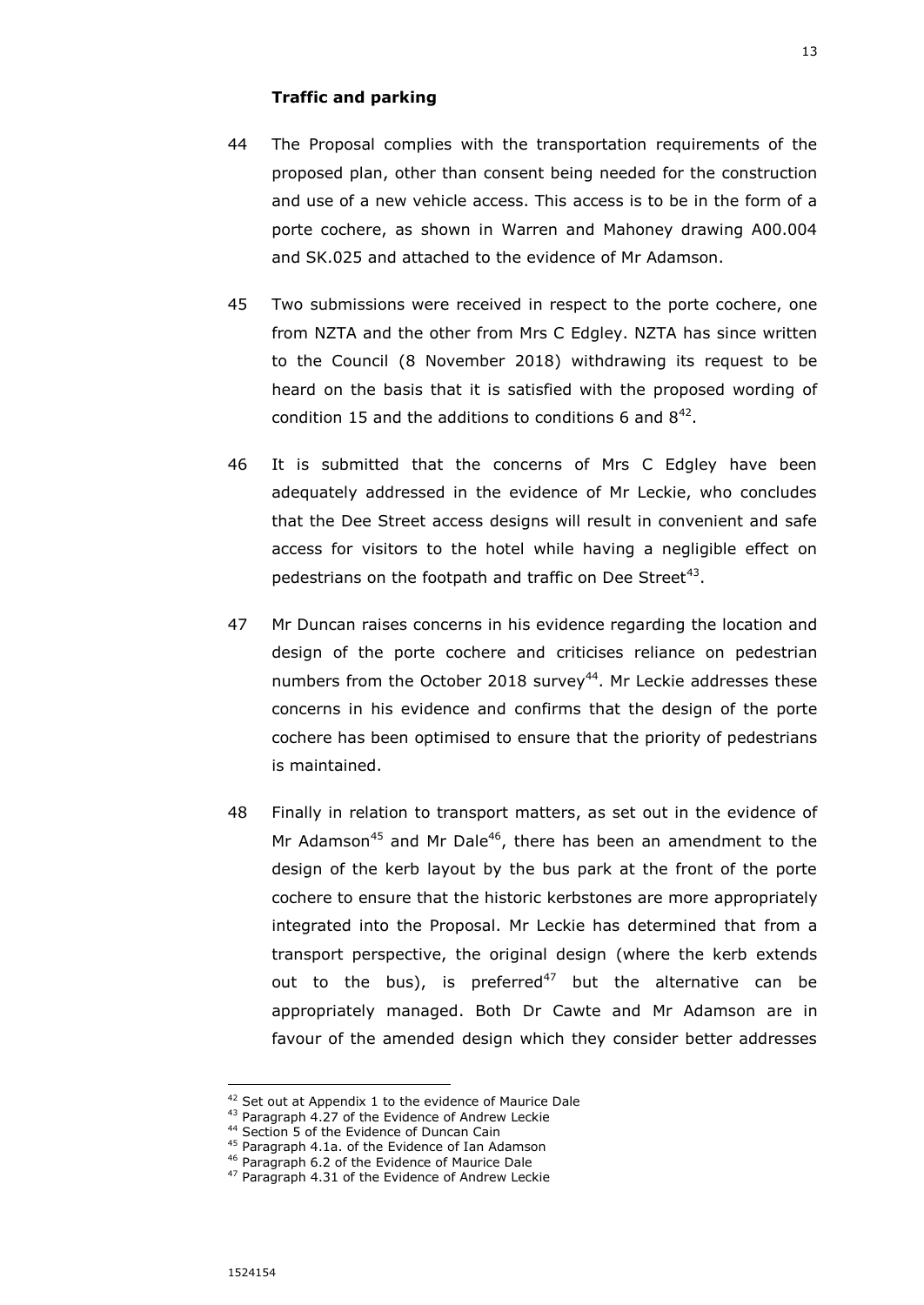the heritage values of the kerbstones. Mr Dale has assessed the two competing design proposals and concludes $48$ :

*"Given the relative importance of heritage preservation as expressed in the District and Regional planning documents, I consider that retention of the kerbstones in their current location would overall better achieve the intentions sought by those documents."*

49 On this basis the Applicant requests that should consent be granted, the layout of the kerbstones as shown in the Warren and Mahoney drawings attached to the evidence of Mr Adamson is approved.

### **Hazardous substances**

- 50 As a result of more detailed design work the location of the LPG storage has been amended and the quantity of LPG to be stored increased from 720Kg to 990Kg. As set out in the evidence of Mr Dale, a letter has been received from LPG Safety South confirming that the new location is both safer and more practical and that the design of the enclosure and increased storage will meet all regulatory requirements<sup>49</sup>.
- 51 Against that background, it is submitted that inclusion of proposed condition 5 volunteered by the applicant, together with the amended design of the LPG gas enclosure, ensures that any adverse effects are appropriately avoided, remedied and mitigated.

### **Demolition and construction effects**

- 52 Submissions were received from the residents of 55 Dee Street and the Southland Community Broadcasters Charitable Trust regarding concerns with construction and demolition effects. These effects are temporary in nature and predominantly relate to the effects of noise.
- 53 Dr Trevathan has assessed these matters and makes a number of recommendations which are reflected in conditions 6 and 8 attached as Appendix 1 to the evidence of Mr Dale.

<sup>&</sup>lt;sup>48</sup> Paragraph 8.8 of the Evidence of Maurice Dale

<sup>49</sup> Paragraph 8.6 of the Evidence of Maurice Dale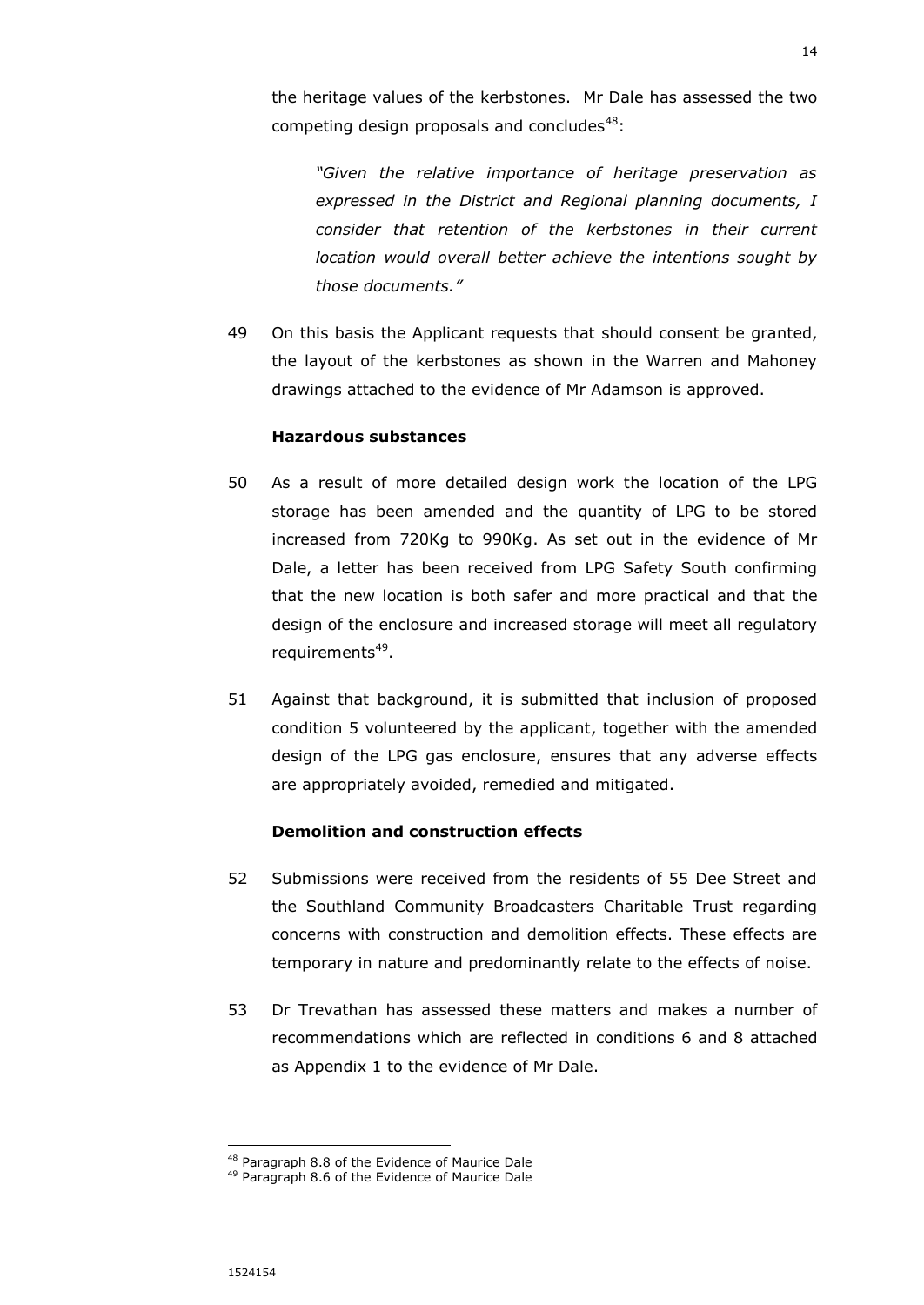- 54 The Southland Community Broadcasters Charitable Trust has indicated that its concerns have been met by the conditions and it not longer wishes to be heard.
- 55 With respect to the remaining concerns, Dr Trevathan, Mr Dale and Mr Joll all conclude that the measures proposed and secured by conditions are sufficient to ensure the effects of demolition and construction are avoided or mitigated as far as possible<sup>50</sup> and that the noise effects of the Proposal are acceptable<sup>51</sup>.

#### **Positive effects**

56 Section 6.1 of the AEE sets out the positive effects of the Proposal in detail, which include meeting future accommodation demand, providing employment opportunities and enhancing the inner city to support its viability and vibrancy. Further, the Council Officer considers that:

> *"the design of the replacement building would make a positive contribution towards the localised streetscape while the provision of high-quality guest accommodation and associated hospitality activities would provide an important addition to the attractiveness and vibrancy of the town centre and may act as a catalyst for further economic stimulus through increased tourism and further regeneration, urban renewal and development within the CBD". 52*

## **Conclusion**

57 Based on the evidence of the technical experts, the mitigation measures proposed and the findings as to the positive effects of the Proposal, Mr Dale concludes that the environmental effects of the Proposal are acceptable $53$ . This is confirmed by Mr Joll, who agrees that overall, the adverse effects, with the exception of the loss of heritage, of the proposal are not significant and where necessary can be appropriately addressed through conditions of consent.<sup>54</sup>

 $\overline{a}$ <sup>50</sup> Paragraph 11.10 of the Evidence of Maurice Dale

<sup>&</sup>lt;sup>51</sup> Paragraph 7.3 of the Evidence of Jeremy Trevathan

<sup>&</sup>lt;sup>52</sup> Paragraph 8.60 of the Council Officer's Report

<sup>53</sup> Paragraph 8.9 of the Evidence of Maurice Dale

<sup>54</sup> Paragraph 8.63 of the Council Officer's Report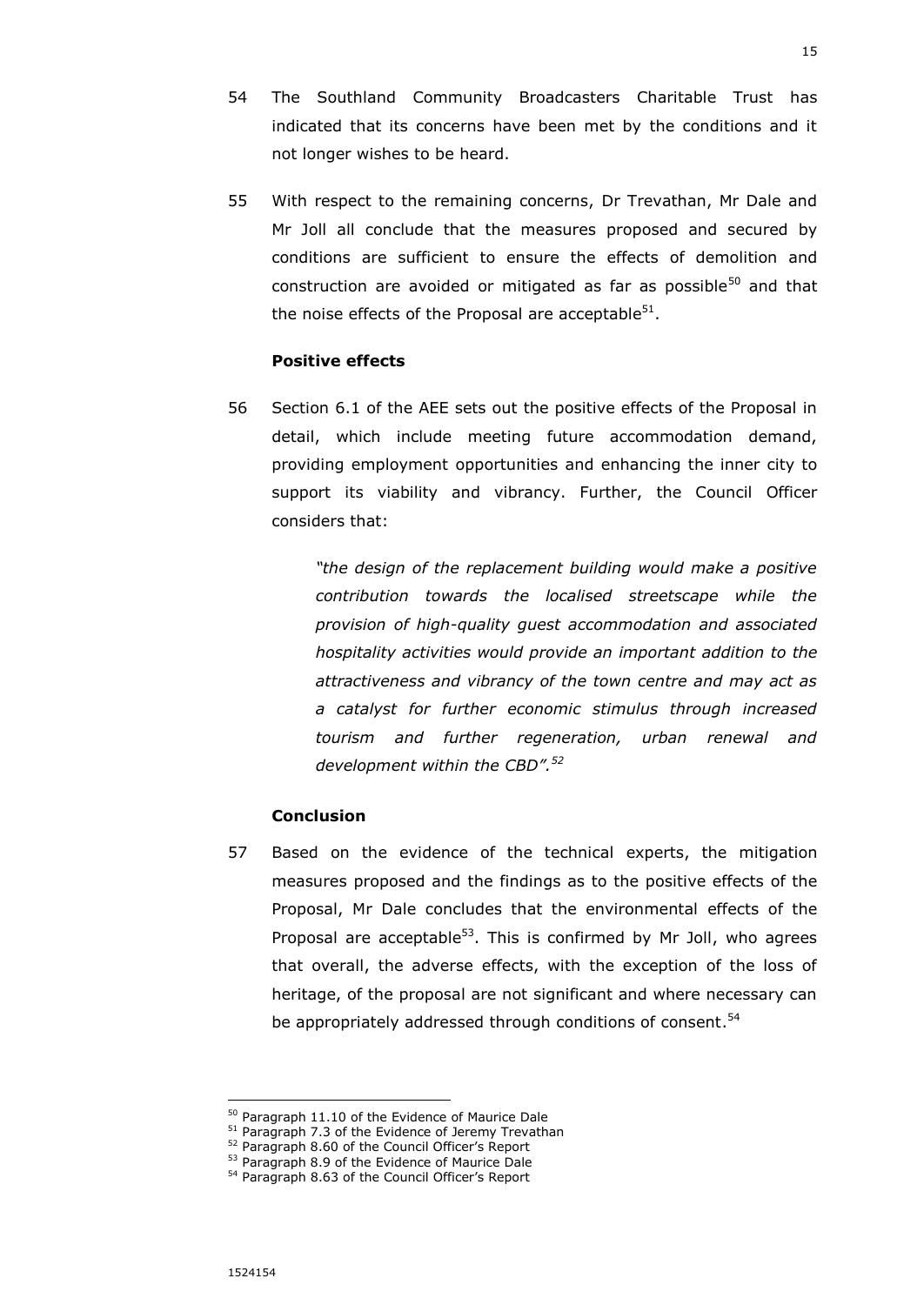### **SECTION 104(1)(b) – PLANNING CONTEXT**

58 As set out in section 7 of the AEE, the statutory documents relevant to the assessment of the Proposal, are the Southland Regional Policy Statement and the proposed Invercargill District Plan.

#### **Southland Regional Policy Statement**

- 59 A full assessment of the relevant objectives and polices of the SRPS has been carried out by Mr Joll<sup>55</sup> and Mr Dale<sup>56</sup> and both are in agreement that the Proposal is consistent with the relevant objectives and policies in respect to those relating to urban development, contaminated land, hazardous substances and transport.
- 60 In considering the relevant objectives and policies in relation to heritage, both find that the provisions do not contemplate the preservation of heritage buildings at all costs<sup>57</sup>, instead allowing other factors to be taken into account in determining the appropriateness of demolition<sup>58</sup>.
- 61 Mr Dale concludes that*<sup>59</sup>*:

*"While inconsistent with the protective elements of the heritage objectives and policies of the SRPS (objective HH.1 and 2 and related policies) I consider that when you take into account the unfeasibility of alternatives to demolition, the design of the replacement building, and the heritage mitigation and offsetting proposed, that the proposed development will not be contrary to these SRPS provisions."*

#### **Proposed Invercargill District Plan**

62 As with the SRPS, a full assessment of the relevant objectives and policies of the proposed plan has been undertaken by Mr Joll<sup>60</sup> and Mr Dale $^{61}$  both of whom are in agreement that the Proposal is

1524154

-

<sup>55</sup> Section 9 of the Council Officer Report

<sup>&</sup>lt;sup>56</sup> Section 7 of the AEE and paragraph 9.7 to 9.9 of the Evidence of Maurice Dale

<sup>57</sup> Paragraph 9.6 of the Council Officer's Report

<sup>58</sup> Paragraph 9.7 of the Evidence of Maurice Dale

<sup>59</sup> Paragraph 9.8 of the Evidence of Maurice Dale

<sup>60</sup> Section 10 of the Council Officer's Report

<sup>&</sup>lt;sup>61</sup> Section 7 of the AEE and paragraph 9.1 to 9.6 of the Evidence of Maurice Dale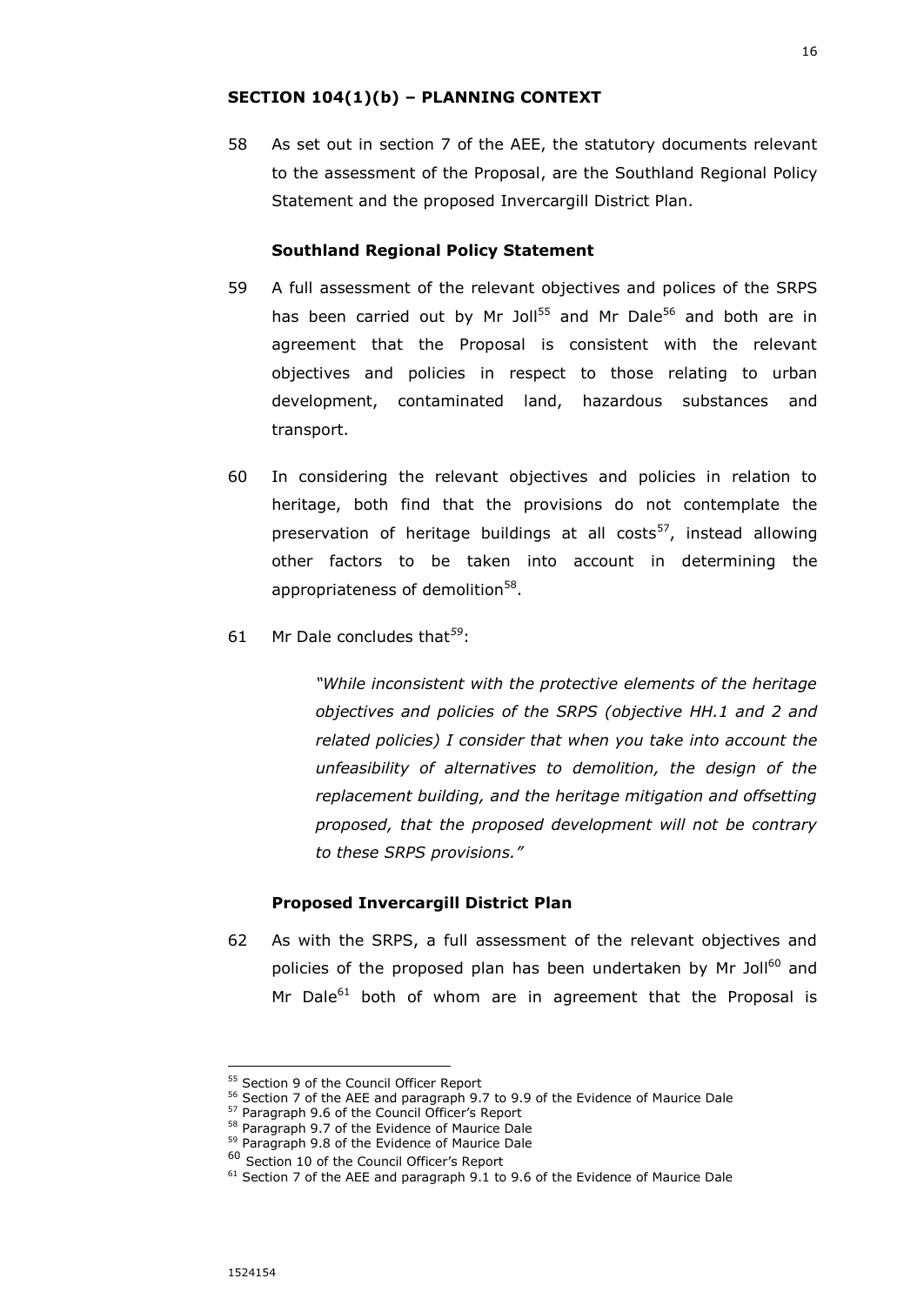consistent with the relevant objectives and policies of the proposed plan.

63 The relevant heritage objectives and policies of the proposed plan reflect those contained in the SRPS and are consistent with section 6(f) of the RMA, in that historic heritage should be protected from inappropriate subdivision use and development. As with the provisions of the SRPS, Mr Dale does not consider that the requirement for protection in the associated policies is absolute particularly where all reasonable means of reuse have been considered, and the effects of heritage values are at a minimum mitigated<sup>62</sup>. As a result he concludes<sup>63</sup>:

> *"Taking into account that the alternatives to demolition are unfeasible, the qualities of the design of the replacement building, and heritage mitigation and offsetting proposed, I consider the proposal is not contrary to the heritage objectives and policies. Mr Joll at paragraph's 10.3 and 10.10 of the s42A report similarly concludes that while there is a degree of inconsistency with some of the heritage provisions, the proposal is not contrary to them."*

## **Conclusion**

64 Based on the analysis undertaken by both Mr Joll and Mr Dale, it is submitted that the Proposal overall is not contrary to, and generally consistent with, the objectives and policies of the SRPS and the proposed plan.

#### **SECTION 104(1)(c) – OTHER RELEVANT MATTERS**

65 Other relevant matters to be considered under this proposal are canvased in depth in the AEE and the Council Officer's report. Mr Dale sets out the key conclusions of the Council Officer in respect to such other matters in his evidence<sup>64</sup> and states<sup>65</sup>:

> *"I agree with Mr Joll's assessment of these 'other matters'. I consider that the loss of a locally significant building on one of*

<sup>&</sup>lt;sup>62</sup> Paragraph 9.4 of the Evidence of Maurice Dale

<sup>&</sup>lt;sup>63</sup> Paragraph 9.5 of the Evidence of Maurice Dale

<sup>&</sup>lt;sup>64</sup> Paragraph 10.2 of the Evidence of Maurice Dale

<sup>&</sup>lt;sup>65</sup> Paragraph 10.3 of the Evidence of Maurice Dale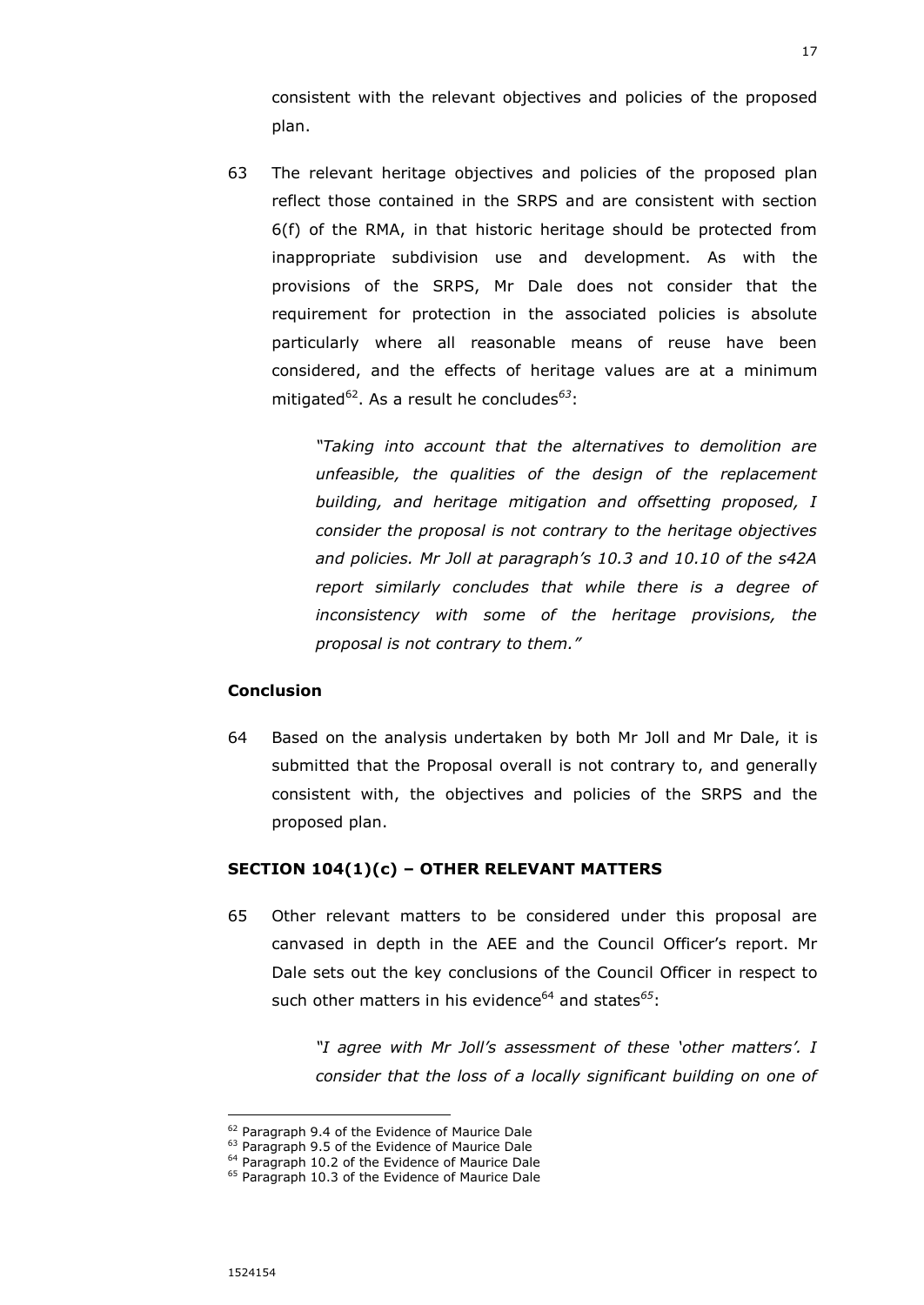*the 'crown jewel' streets in the central city, in the context of the statutory documents of the Proposed District Plan and SRPS, is appropriate given the mitigation and offsetting measures proposed, the quality of the design of the replacement building, and the concurrent desire expressed in other documents and plans for a reinvigorated CBD and new hotel".*

# **PART 2 OF THE RESOURCE MANAGEMENT ACT 1991**

- 66 The Court of Appeal has recently confirmed that the RMA plainly contemplates direct consideration of Part 2 matters in the assessment of resource consents.<sup>66</sup> In overturning the decision of the High Court, the Court of Appeal determined that consent authorities may have recourse to Part 2 "when it is appropriate to do so"<sup>67</sup>.
- 67 In this instance, it is submitted that while recourse to Part 2 would confirm the appropriateness of granting consent, it is not necessary to do so. The proposed plan has recently been prepared. It articulates a clear and consistent policy framework in which the provisions relevant to this Proposal are newly operative and pursue the purpose of Part 2.
- 68 Despite that (and perhaps best described as a "belts and braces" approach) Mr Dale has given consideration to the proposal in light of Part 2 and finds in paragraph 13.2.d of his evidence, that the Proposal will achieve the purpose and principles of Part 2 of the RMA.

# **PROPOSED CONDITIONS**

- 69 The Officer's Report proposes a set of conditions to accompany the resource consent. The Applicant generally accepts these conditions as proposed, with some minor refinements, which have been discussed with Mr Joll.
- 70 Those proposed refinements are included in the set of conditions appended to the evidence of Mr Dale as Appendix 1 with the changes shown in track.

<sup>66</sup> *R J Davidson Family Trust v Marlborough District Council* [2018] NZCA 316.

<sup>67</sup> *R J Davidson Family Trust v Marlborough District Council* [2018] NZCA 316 at [47]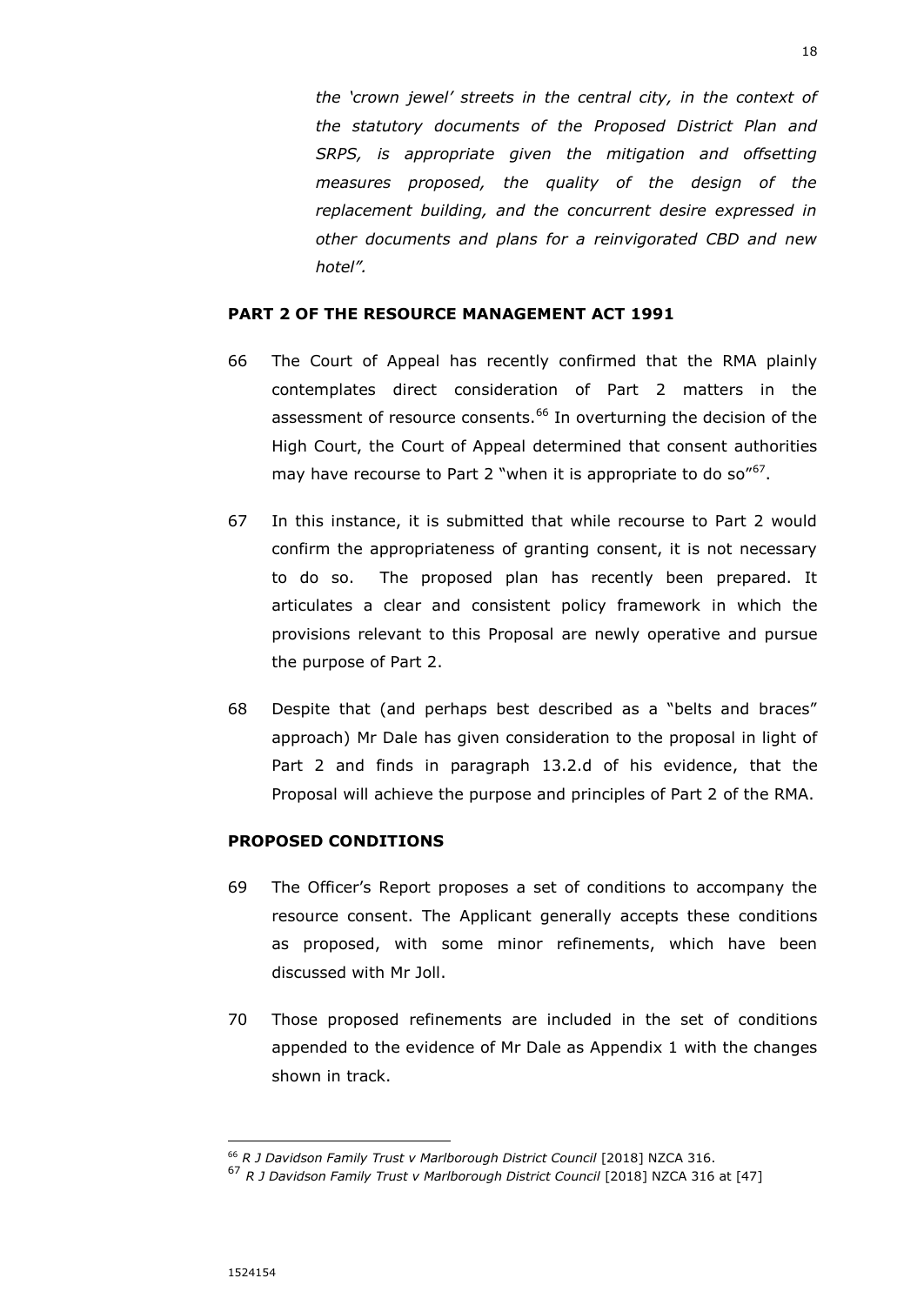- 71 Mr Dale has set out in section 12 of his evidence, the reasons for the proposed changes and these are briefly summarised below:
	- (a) Condition 2. It is submitted that this condition be deleted. The condition seeks to restrict the demolition of the heritage building at 73-81 Dee Street until building consent, finance and construction contracts are in place for the replacement buildings. As set out in the evidence of Mr Ramsey, this condition will likely have the consequential and perverse effect of delaying the delivery of the project by upward of 6 months $^{68}$ .

It is submitted that the requirement on the applicant to establish a heritage fund, make the necessary financial payment and prepare a strategy detailing retention and upgrading of its existing heritage buildings should provide sufficient certainty to the Council and the community that the site will not remain vacant following demolition<sup>69</sup>. Moreover, as a publically accountable entity the Applicant is in the somewhat unique position of being accountable to the community of Invercargill in a particularly transparent manner should that unlikely outcome transpire.

- (b) Condition 4. As currently worded, condition 4 (shown as condition 3 in the tracked version in Appendix 1 to the evidence of Mr Dale) does not provide any guidance or certainty as to what the Council might consider to be an appropriate retention and upgrade strategy. Dr Cawte has propose amended wording to provide clarity as to what is required in the strategy<sup>70</sup>. The Applicant accepts this wording and submits that condition 4 be amended as set out in Appendix 1 to the evidence of Mr Dale. It is understood Mr Joll is supportive of this amendment.
- (c) Condition 5. While accepting the condition (shown as condition 4 in the tracked version in Appendix 1 to the evidence of Mr Dale) is as proposed by the Applicant in the AEE, Dr Cawte considers that the proposed Invercargill Heritage Fund would more accurately align with other council managed heritage funds nationally if it was available to all heritage buildings, not

<sup>&</sup>lt;sup>68</sup> Paragraph 5.3 of the Evidence of Chris Ramsay

<sup>&</sup>lt;sup>69</sup> Paragraph 5.5 of the Evidence of Chris Ramsay

<sup>&</sup>lt;sup>70</sup> Paragraph 7.14 of the Evidence of Dr Hayden Cawte